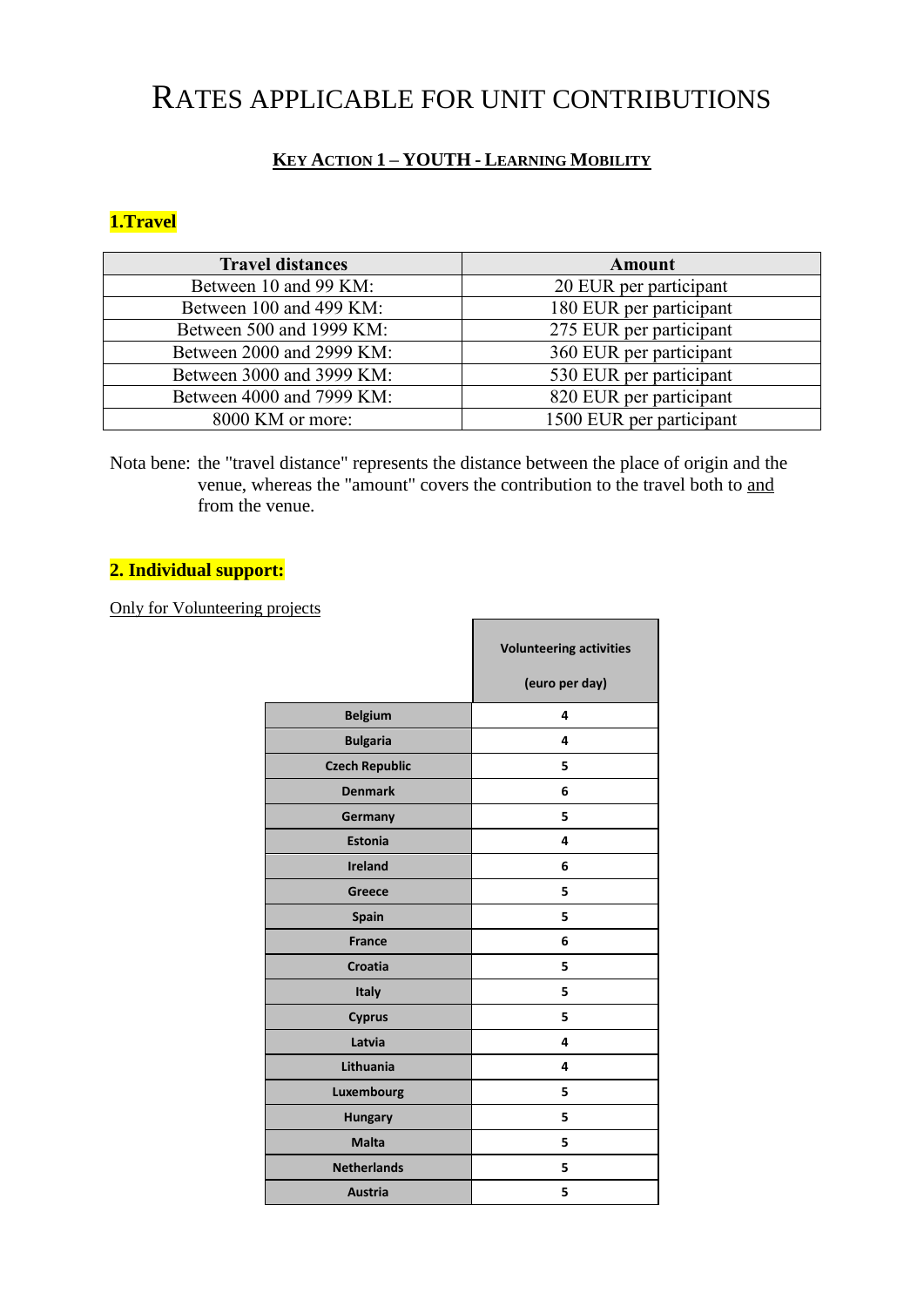| Poland                                          | 4 |
|-------------------------------------------------|---|
| Portugal                                        | 5 |
| <b>Romania</b>                                  | 3 |
| Slovenia                                        | 4 |
| <b>Slovakia</b>                                 | 5 |
| <b>Finland</b>                                  | 5 |
| Sweden                                          | 5 |
| <b>United Kingdom</b>                           | 6 |
| former Yugoslav Republic of<br><b>Macedonia</b> | 3 |
| Iceland                                         | 6 |
| Liechtenstein                                   | 6 |
| <b>Norway</b>                                   | 6 |
| <b>Turkey</b>                                   | 4 |
| <b>Partner Country</b>                          | 3 |

#### **3. Organisational support**

For Projects for which the beneficiary is a public body at regional or national level, an association of regions, a European Grouping of territorial Cooperation or a profit-making body active in Corporate Social Responsibility, the unit contributions specified below are reduced by 50%.

|                       | <b>Youth Exchanges (euro</b><br>per day) | Mobility of youth<br>workers<br>(euro per day) | <b>Volunteering</b><br>activities<br>(euro per day) |
|-----------------------|------------------------------------------|------------------------------------------------|-----------------------------------------------------|
| <b>Belgium</b>        | 42                                       | 65                                             | 26                                                  |
| <b>Bulgaria</b>       | 32                                       | 53                                             | 17                                                  |
| <b>Czech Republic</b> | 32                                       | 54                                             | 17                                                  |
| <b>Denmark</b>        | 45                                       | 72                                             | 26                                                  |
| Germany               | 41                                       | 58                                             | 23                                                  |
| <b>Estonia</b>        | 33                                       | 56                                             | 18                                                  |
| <b>Ireland</b>        | 49                                       | 74                                             | 26                                                  |
| Greece                | 38                                       | 71                                             | 21                                                  |
| <b>Spain</b>          | 34                                       | 61                                             | 18                                                  |
| <b>France</b>         | 38                                       | 66                                             | 20                                                  |
| Croatia               | 35                                       | 62                                             | 19                                                  |
| <b>Italy</b>          | 39                                       | 66                                             | 21                                                  |
| <b>Cyprus</b>         | 32                                       | 58                                             | 21                                                  |
| Latvia                | 34                                       | 59                                             | 19                                                  |
| Lithuania             | 34                                       | 58                                             | 18                                                  |
| Luxembourg            | 45                                       | 66                                             | 26                                                  |
| <b>Hungary</b>        | 33                                       | 55                                             | 17                                                  |
| <b>Malta</b>          | 39                                       | 65                                             | 22                                                  |
| <b>Netherlands</b>    | 45                                       | 69                                             | 26                                                  |